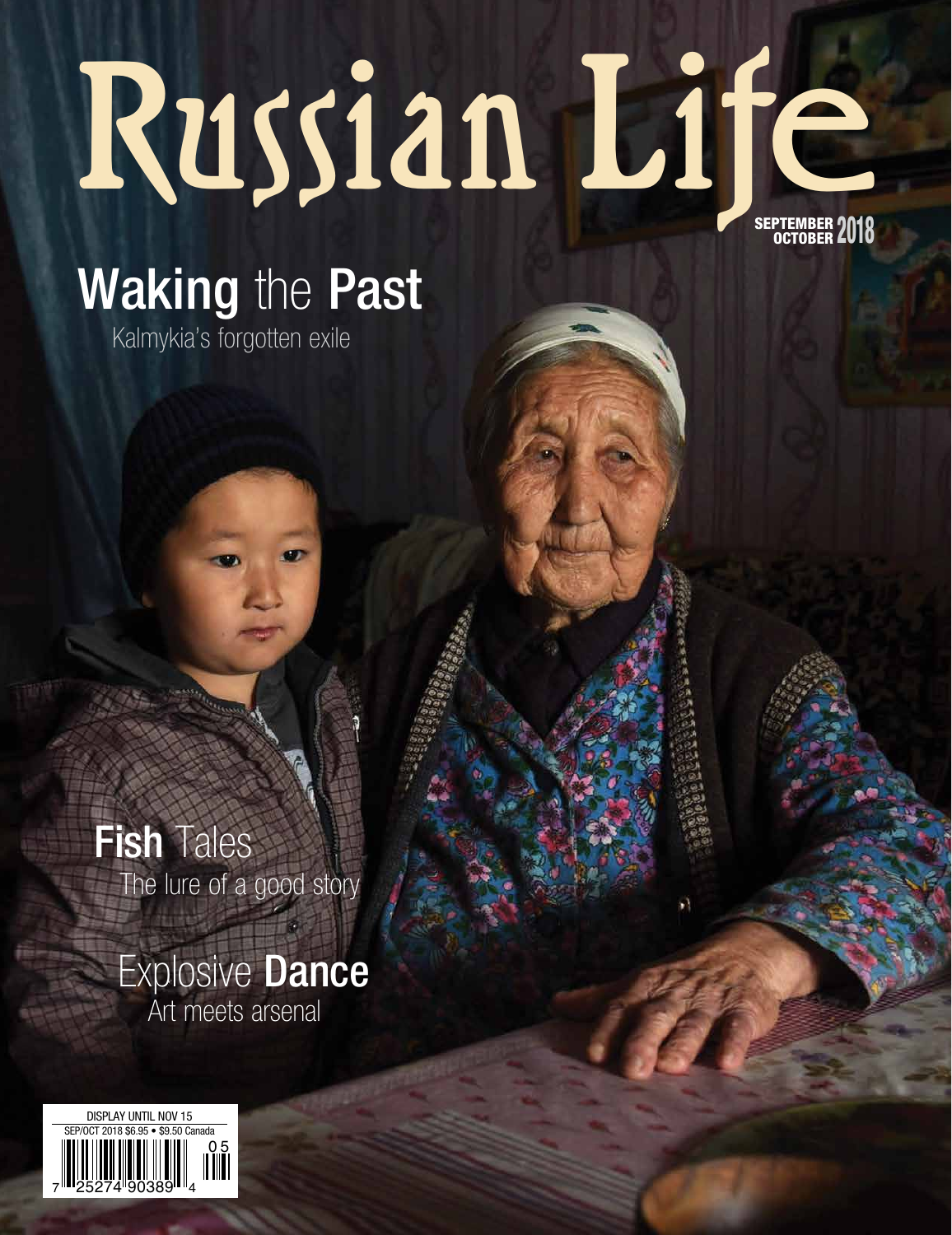

*Tatiana Copeland is the daughter of Russian emigrants. Her mother was of the ancient Russian noble family Satin, through which she is related (grandniece) to the composer Sergei Rachmaninov. And her father was a highly-educated engineer whose family traced back to a well-known purveyor of French Champagnes to the Imperial Court.* 

*So perhaps is not surprising that Copeland maintains a keen interest in the nexus of Russia, wine, and music. A graduate of UCLA, she received her MBA from UC Berkeley, spent her career working in international business, and is very active in philanthropy, the arts, and wine. She and her husband, Gerret Copeland, own Bouchaine Vineyards, in Carneros, California.* 

#### Did your Russian background have any influence on your getting into the wine business?

I think in a way, yes, my Russian roots had a big influence in at least getting Bouchaine. [In 1981] I was flying on business to Los Angeles, my husband was called by a friend of his, saying there was a possibility of a limited partnership in a winery in Carneros, and nobody had ever heard of Carneros back then. And would he be interested?

Now, my husband's dream at that time was to have a vineyard in France, until he really seriously started looking into it and saw that the regulations were so tough, that as a non-French person you could really never own anything, other than a minority share. So he said, "Well, let me think about Napa," and he came to me.

Now mind you, I was a UCLA and a Berkeley graduate, so I'm the free spirit from California... So when he came to me [and asked] "What do you think of Napa," I mean,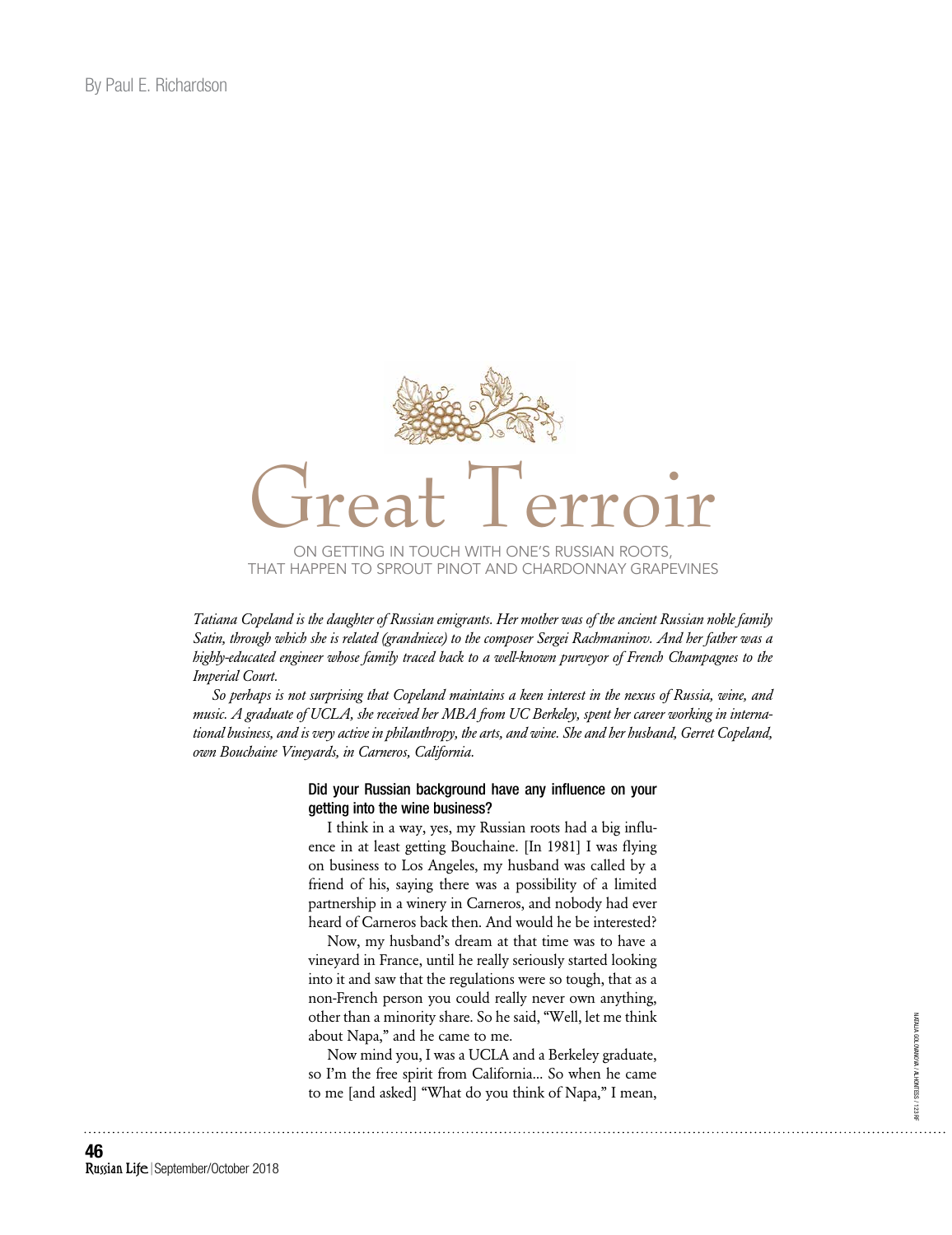*Tatiana Copeland in Napa this summer, attending Festival Napa Valley, where she and her husband, and Bouchaine Vineyards, are founding benefactors.*



to me Napa was Mecca, it was incredible. And I said, "Napa, yeah!" I was much more interested in that than France...

So he said, "Go ahead, take a look." So I was in LA and I flew up to San Francisco, and went to Napa, and [the winery] was more of a warehouse, a really run-down warehouse. There were no vines, no vineyards. And it was a fairly substantial piece of property.

And here's where the Russian part comes in... I remember I went to stand on that land among those hills, and I had an incredible reaction, which I can only say was Russian. That affinity for the earth... I stood there, looking at a rather bleak series of buildings, no vines, and this is true: I got goose bumps. I just said, "This is incredible, I would love to own this piece of property." Just standing on the land. I think that's the Russian part of me that somehow was reacting to the ownership of a piece of earth. It looked lovely, the surroundings were beautiful, and I could see what could be done.

We took pictures at that time and they're hanging at the winery, and everybody always asks, "What possessed you to buy that? You must have been crazy!" And my husband usually answers, "Well you know, she's Russian, she came in here and fell in love with the land, and what can I tell you?" Now of course it looks gorgeous, but back then it sure didn't.

But I think that was the Russian part of me that took to that earth like Tolstoy, and said, "Yes, there is something that calls to my soul in this." And I know it sounds a bit bizarre, but that's exactly what I felt.

#### Did you know André Tchelistcheff, the famous Russian emigré chemist who was instrumental in resurrecting the Napa wine industry after Prohibition?

We met several times. He was very well known, he didn't know who I was, and he was so delighted to speak Russian with me. All sorts of people would keep coming and interrupting, and he would wave them away and say "Go away, go away." We had the best time... I'm one of the only people back then in Napa who could pronounce his name properly. There were no Russians back then, in Napa, I can tell you that...

After I had my connection to the earth, I needed to get some input from people who were meaningful, and that's when I got to know Tchelistcheff, and I went to see him, and asked questions about wine, and wine style and what would work, and just get inspiration... And he just fell over backwards with joy when he thought, "Oh my God, a Russian, this is fabulous."

We had a couple of wonderful encounters and he kind of mentored me in the ways of Napa, and told me the story of what he had done, and it was fascinating. He was quite a character.

You could say my first mentor was Tchelistcheff.

#### Did you grow up Russian, speaking Russian in the home?

My parents were Russian, my grandparents were Russian. My nanny was Russian. So, although I was born not in Russia, but in Europe, that's all we spoke at home.

> **47** russianlife.com | Russian Life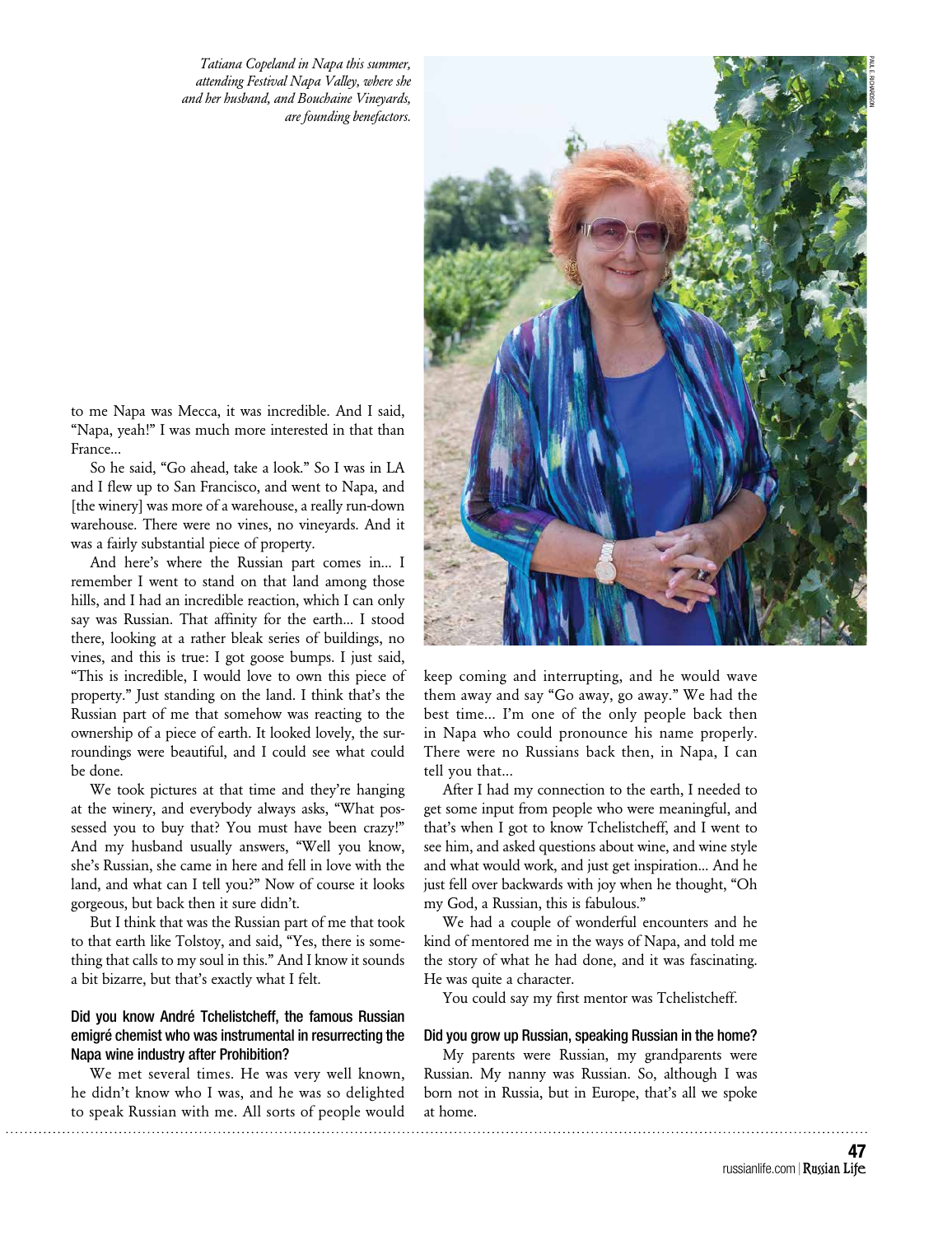

*Bouchaine Vineyards, Carneros, California.*



*Tatiana and Gerret Copeland*

My mother, her Russian history is a thousand years old. You can't abandon something like that, and of course she lost it all. She was like the true patriot that holds onto the roots and the language. She lost so much.

So I was never allowed to speak anything else at home, ever, no matter what country we lived in. And so I grew up speaking only Russian, with the family. Through all the countries we lived in.

I had an enormous affinity for the culture and the language.

#### Have you been to Russia?

Yes, I have been back quite a number of times. It's funny that I don't feel now that it is my country, but I did feel it growing up. I felt very Russian. And we were completely surrounded by a Russian community in Argentina, where I grew up mostly. That was a very large Russian community. There were Russian plays, and Russian parties, and Russian balls, and New Year's Eve...

And then we moved to LA, which had an enormous Russian community. In those days they were all White Russians; there were obviously no new arrivals because it was completely closed to travel, you couldn't emigrate at all. These were the emigrés from my parents' and my grandparents' era. It was a very strong community...